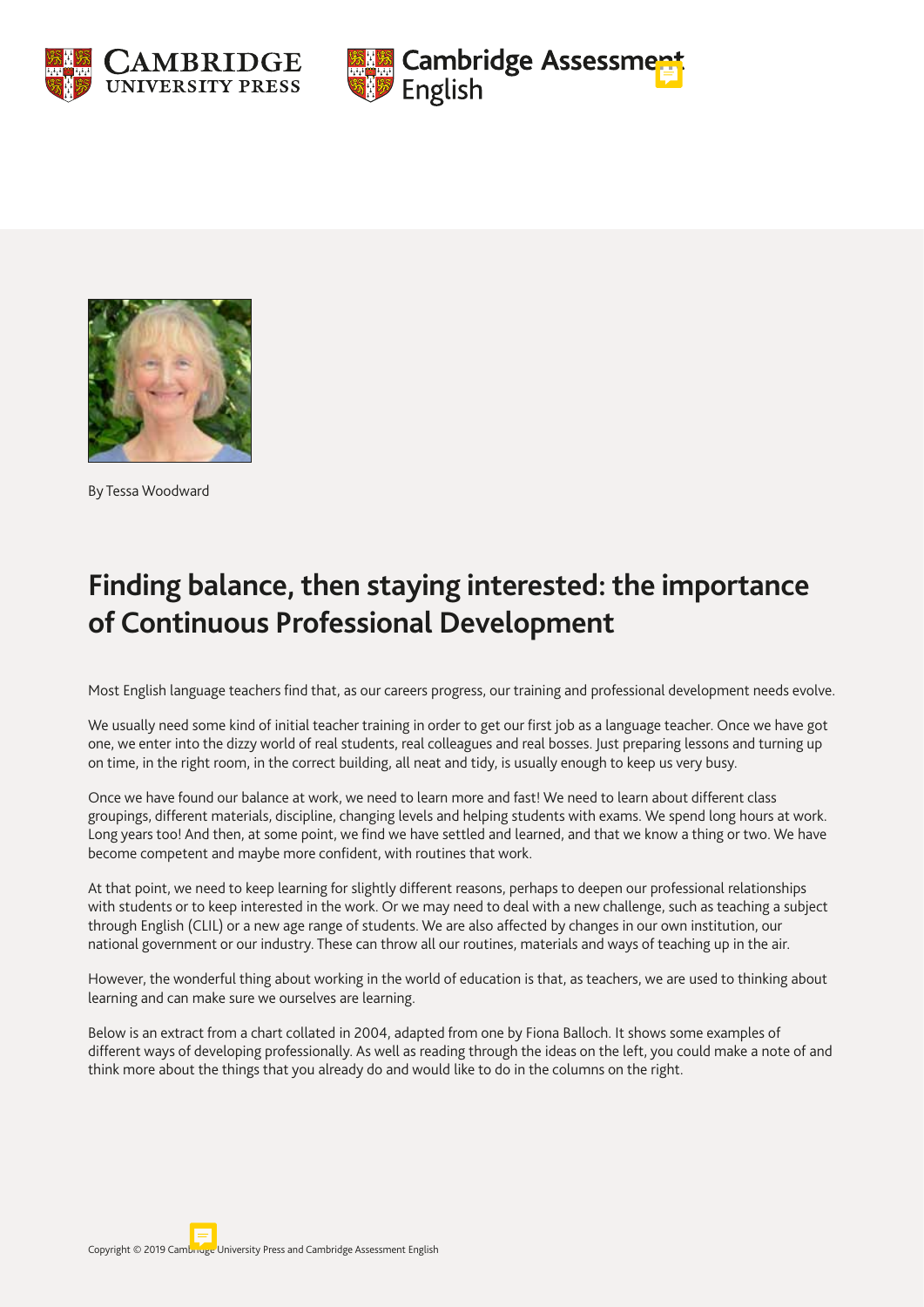



# **List of some possible Continuing Professional Development (CPD) activities**

#### **1. Associations, meetings, committees**

| <b>CPD Activity</b>                                       | Do I do this? | My thoughts/actions |
|-----------------------------------------------------------|---------------|---------------------|
| Attend meetings of a professional association             |               |                     |
| Have structured subject discussions with colleagues       |               |                     |
| Participate in staff development meetings/quality circles |               |                     |
| Do interviews with other teachers                         |               |                     |

#### **2. Conferences, seminars, fairs, courses**

| <b>CPD Activity</b>                                                                                          | Do I do this? $ $ | My thoughts/actions |
|--------------------------------------------------------------------------------------------------------------|-------------------|---------------------|
| Produce and deliver a professional presentation or lecture<br>(where this is not part of normal work duties) |                   |                     |
| Attend a seminar, workshop or conference                                                                     |                   |                     |
| Organise formal professional events                                                                          |                   |                     |
| Attend a course or do self-study (which may or may not<br>lead to examination or assessment)                 |                   |                     |

#### **3. Publications, materials, articles, papers**

| <b>CPD Activity</b>                                                                         | Do I do this? $ $ | My thoughts/actions |
|---------------------------------------------------------------------------------------------|-------------------|---------------------|
| Write or evaluate articles, text books, digital learning tools,<br>learning materials, etc. |                   |                     |
| Review and pilot materials for a publisher                                                  |                   |                     |
| Write a discussion paper or report for your department                                      |                   |                     |

#### **4. Consultancy, advising**

| <b>CPD Activity</b> | Do I do this?   My thoughts/actions |
|---------------------|-------------------------------------|
| Do consultancy work |                                     |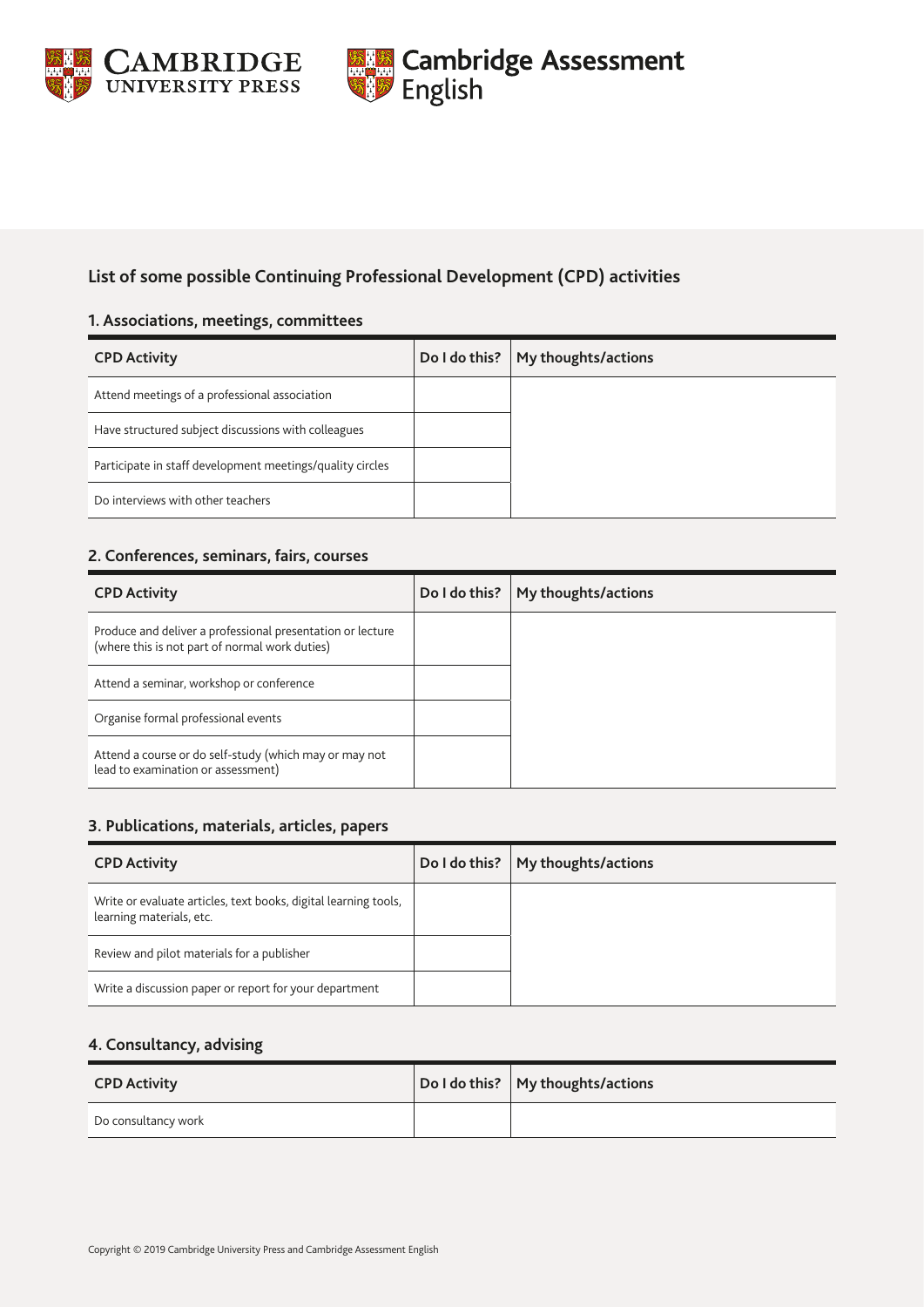



### **5. Job enrichment**

| <b>CPD Activity</b>                                                               | Do I do this? | My thoughts/actions |
|-----------------------------------------------------------------------------------|---------------|---------------------|
| Work shadow (follow and observe to gain expertise)                                |               |                     |
| Try a job enrichment scheme (with expanded<br>responsibilities/tasks/roles, etc.) |               |                     |
| Visit another school or institution to find out about a<br>successful innovation  |               |                     |
| Share jobs                                                                        |               |                     |

## **6. Observation, mentoring**

| <b>CPD Activity</b>                            | Do I do this? | My thoughts/actions |
|------------------------------------------------|---------------|---------------------|
| Be observed or tutored by peers; have a mentor |               |                     |
| Observe or peer tutor; be a mentor             |               |                     |
| Team teach/Team work                           |               |                     |
| Be observed by a line manager                  |               |                     |
| Observe yourself                               |               |                     |

# **7. Professional enquiry projects**

| <b>CPD Activity</b>                                                       | Do I do this? $\vert$ | My thoughts/actions |
|---------------------------------------------------------------------------|-----------------------|---------------------|
| Try action research, classroom-based or office-based<br>teaching projects |                       |                     |
| Write a blog or journal                                                   |                       |                     |
| Analyse sections of student journals                                      |                       |                     |
| Write and discuss case studies or critical incidents                      |                       |                     |

Extract taken from Woodward (2004) *Ways of Working with Teachers*, TW Publications